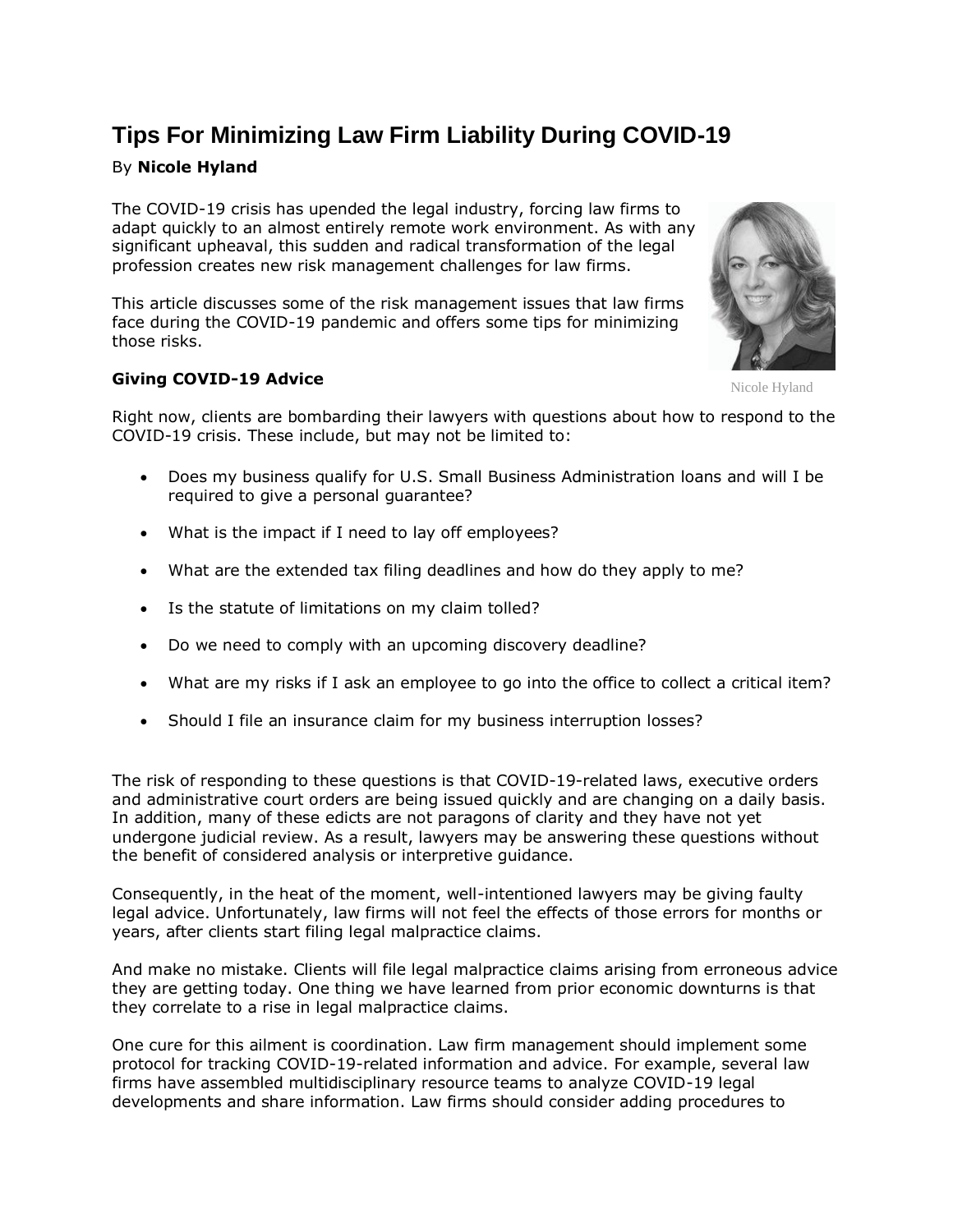coordinate how that information is disseminated within the firm and then dispensed as legal advice to clients.

Lawyers should also be instructed not to "go it alone" when advising clients on COVID-19 matters and  $-$  most importantly  $-$  to stay within their spheres of expertise. If a client asks her transactional lawyer an employment-related COVID-19 question, the lawyer should not try to figure out the answer herself. Instead, the firm should establish a clear procedure for referring these types of questions to the appropriate person.

This brings us to our next risk management topic.

#### **Hoarding and Dabbling**

Right now, the potential for hoarding extends beyond household paper products. Lawyers, like many people, are anxious about their financial futures. As business dries up, lawyers are worried their compensation will be cut or they may even lose their jobs. In desperation, some lawyers may start "hoarding" work.

What does that mean? It means, for example, that when a transactional lawyer learns that her client has a dispute with a business partner, the lawyer tries to solve the problem herself instead of passing it on to the firm's litigation group, because she thinks she needs more billable hours.

A related problem is "dabbling" where a lawyer  $-$  due to similar financial concerns  $-$  starts to drift outside his practice area. For example, a commercial litigator whose business is slowing down due to court closures may put out feelers for employment, bankruptcy or insurance work, because that is where most of the business seems to be.

Hoarding and dabbling are dangerous because they almost inevitably lead to mistakes, which lead to unhappy clients and, in some cases, malpractice claims. Law firm management should remind lawyers of their duties of competence, caution against straying outside their practice areas, monitor client intake forms to ensure that new matters are allocated to the correct practice groups, and spot-check time entries to confirm that lawyers are spending their time appropriately.

#### **Client Intake and Conflicts**

One of the silver linings of our new remote-work environment is a slight relaxing of professional formalities. Business meetings held by videoconference are routinely interrupted by cats walking across keyboards, children hopping into laps, and the sounds of leaf blowers and lawn mowers.

Humans, being the incredible adapters that evolution has made us, have quickly modified our expectations to this new reality. We smile indulgently at our colleagues' adorable pets, we greet their precocious children by name, and we sympathize about their inconsiderate, noisy neighbors. Then, we go back to our business discussion.

A little informality is great. But, when it comes to client intake and conflicts, let's not get too comfortable. As with hoarding and dabbling, lawyers who are anxious to bring in business may be tempted to relax some of the barriers to entry for new clients. Giving in to that temptation now means trouble later, when that client whose red flags you ignored becomes a nightmare, or that missed conflict gets you disqualified from a multimillion-dollar litigation.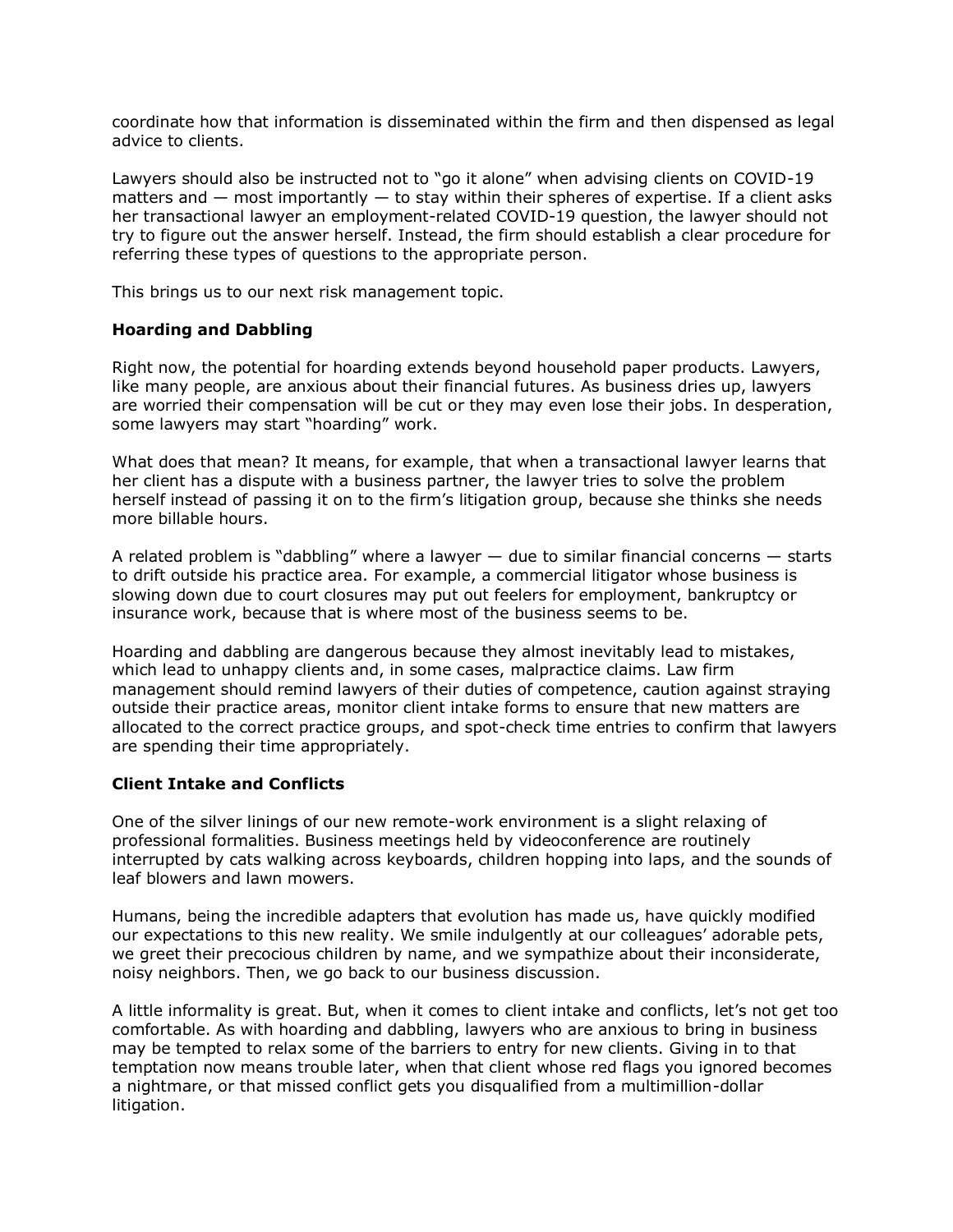Law firm management should remind lawyers that client intake and conflicts procedures are still in place and should be strictly followed. This includes running conflicts and opening up new matters for all COVID-19-related inquiries, even for existing clients. Send around email reminders on these policies and consider conducting a remote ethics continuing legal education session to make sure these issues are front of mind for your lawyers.

#### **Deadlines and Statutes of Limitations**

Over the past month or so, governmental authorities have issued various emergency orders temporarily extending court deadlines, statutes of limitations, and tax filing deadlines. These measures provide some relief for lawyers and their clients as they struggle with the challenges of working from home, without access to their customary resources.

But, lawyers should play it safe when taking advantage of these extensions. Double- and triple-check that your deadline is, in fact, covered by the emergency order (some deadlines may not be). In addition, it is possible that some of the governmental authorities that issued these orders will be found to have exceeded their power, leading to messy court challenges down the road.

If it is possible for you to meet a deadline without relying on an emergency extension, minimize your risk by doing so. Moreover, even though New York has implemented some of these temporary protections, do not assume that other jurisdictions have done the same. Lawyers should check each jurisdiction where they have active matters to ensure that they are complying with the local requirements. And most importantly, continue to maintain a centralized law firm docketing and calendaring system to minimize the risk of missed deadlines.

#### **Proofreading Errors**

For many years, I have done most of my reading (both for work and leisure) on screens rather than on hard copies. Yet for some reason, I still find that proofreading on paper is more reliable and accurate than on a screen. In addition, it is always helpful to have a fresh pair of eyes proofread documents. After revising a document multiple times, there is a tendency to become blind to certain errors and skip over them.

Working from home means a lot more screen time and a lot less printing, which means a higher risk of proofreading errors. In addition, our colleagues are not as conveniently located as they once were, so we might forget to ask someone to proofread our documents before we hit the send button.

Proofreading shortcuts are a recipe for mistakes — and mistakes are the key ingredient in that untantalizing stew we know as legal malpractice (sorry, I've been doing a lot of home cooking lately). The cost of a misplaced comma, a missing "not," or using "and" instead of "or" can be substantial.

Law firm management should remind lawyers that best practices include having a second person proofread important documents, preferably in hard copy. If printing is not an option, increasing the document's font size on your screen or reading out loud can help catch mistakes.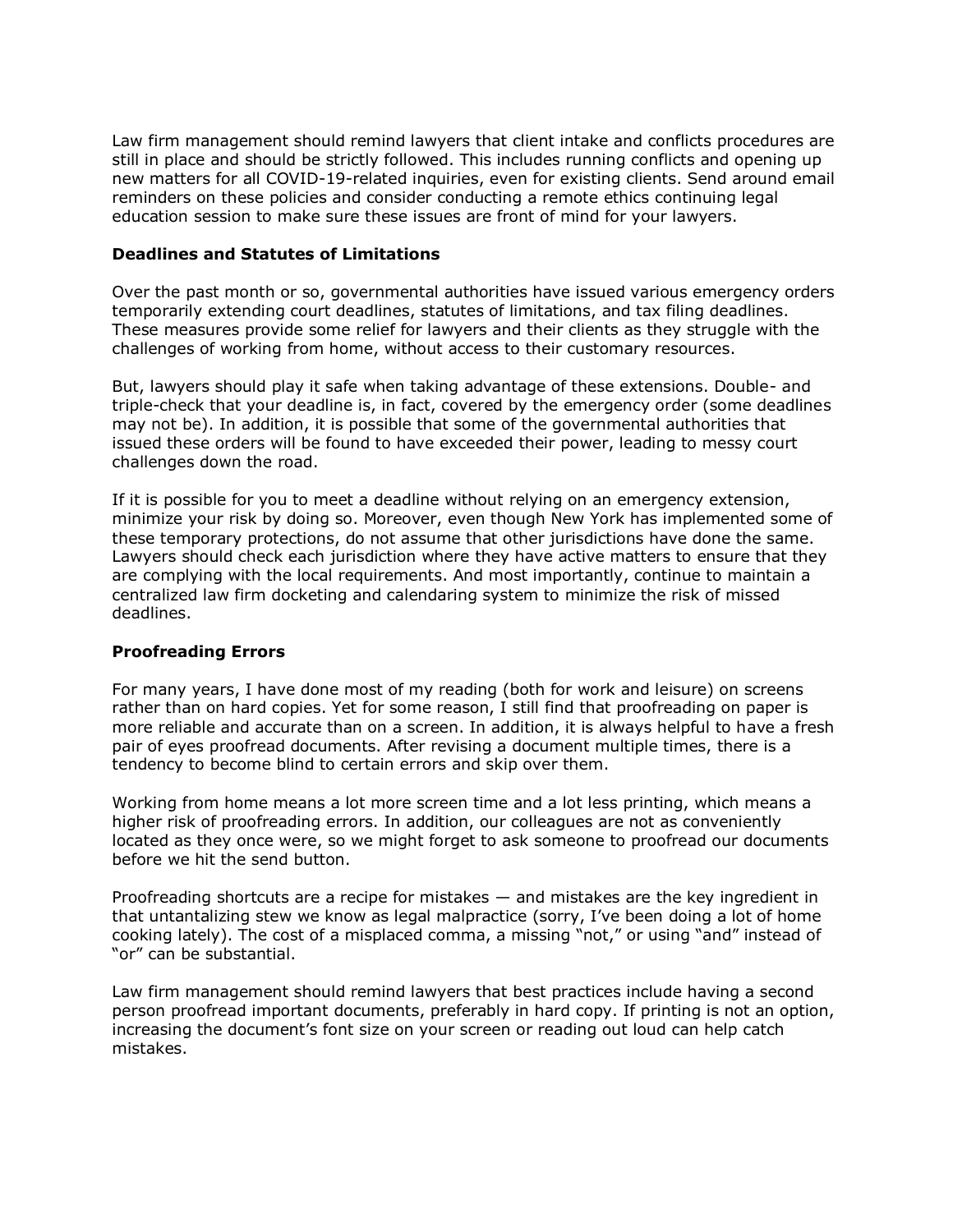#### **Supervision of Attorneys and Staff**

When your employees are scattered to the four winds, it is harder to keep tabs on what (and how) they are doing. But law firms not only have an ethical duty to supervise lawyers and staff, the role of supervision serves an essential risk management function. Supervising lawyers and nonlawyers reduces the risk of mistakes, thereby reducing the risk of malpractice claims.

Supervision involves more than just (figuratively) looking over people's shoulders. It is about promoting a law firm culture that encourages communication, openness, access and collaboration.

Many law firms have instituted regular videoconferences for the entire firm as well as for individual practice groups. These formal meetings are an important method of supervision, but more is needed during this time of self-isolation. Law firms should consider other measures to encourage regular communication among lawyers and staff.

Junior lawyers and nonlawyers should feel free to pick up the phone and call senior lawyers and partners to ask them questions or bounce ideas around. Conversely, a friendly check-in call from a partner or senior lawyer should not be so rare that it creates a sense of fear or trepidation in the recipient. As we shelter in place, it is all the more important that law firms encourage free-flowing and open lines of communication.

# **Confidentiality and Cybersecurity**

So much ink has been spilled lately about the need for law firms to have strong data security protocols, I won't belabor this point. Cybercrime is on the rise because this transition into a fully remote work environment creates new vulnerabilities for the bad guys to exploit.

Law firms are far from immune. On the contrary, they are natural targets for cybercriminals because law firms store and transmit loads of sensitive confidential information, and lawyers are notorious for being technologically  $-$  let's just say  $-$  behind the times.

Law firms should implement protocols that make it easier — not harder — for attorneys and staff to practice data security hygiene. For example, if your servers are so antiquated that people keep getting booted off the system or they lose work because they have trouble saving files to the firm's document management system, guess what? They will email confidential documents to their personal email accounts and download them onto their personal computers so they can get their work done. These types of workarounds create openings for cybercriminals to access confidential information.

There are many articles out there written by people who are more qualified than I am to offer data security advice. The best advice I can give is to read those articles and consult with data security experts. Here are some tips for law firms:

- Institute a firmwide data security policy with appropriate safeguards.
- Use appropriate password protection, two-factor authentication, and encryption for all devices, including computers, home Wi-Fi routers and printers.
- Use secure recognized networks and a company-provided virtual private network if possible.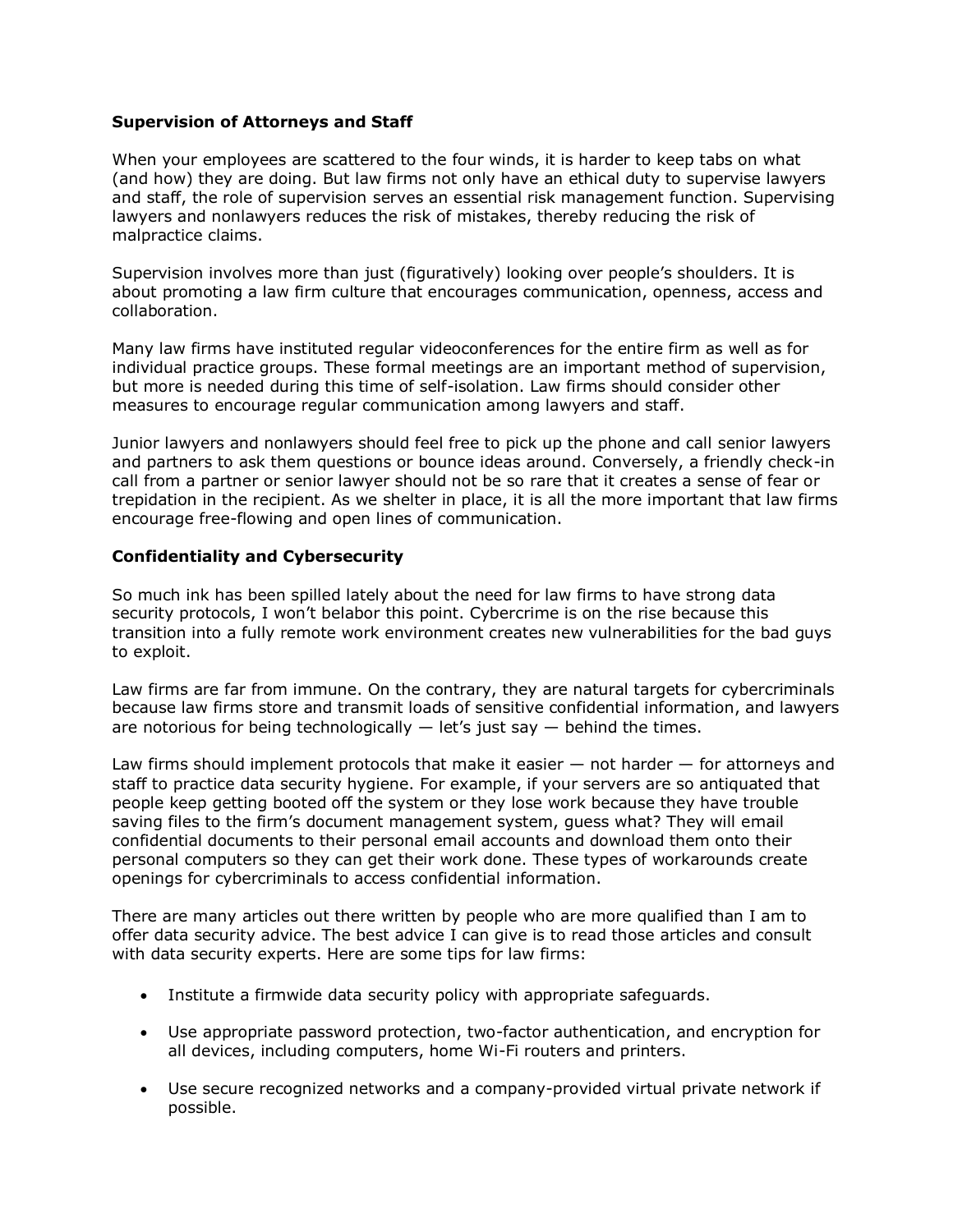- Disable smart speakers and other artificial intelligence devices when having confidential conversations.
- Ensure that lawyers and staff are properly trained on new or unfamiliar technologies.
- Distribute a list of approved software, including cloud-storage and file-share solutions, to deter lawyers and staff from using unapproved software to transfer confidential data.
- Use secure videoconferencing platforms and use passwords when discussing confidential matters.
- Train personnel to identify, avoid and internally report potential cybercrimes and security incidents, such as phishing, ransomware attacks, inadvertently downloading malware, escrow and wire transfer scams, etc.
- Determine whether the law firm's insurance policy covers data security losses and, if not, consider supplementing the firm's coverage.

# **Isolation, Mental Health Issues and Sickness**

Although many of us are holed up with spouses, children or other family members, others are sheltering alone. Even people who are surrounded by family still go through periods of feeling isolated and lonely, due to the lack of interaction with friends and colleagues. Physical and emotional isolation creates stress and can lead to depression and other mental health issues.

Even if someone is mentally healthy, they may suffer physical illness during this time, which will affect their ability to work. The risk of mental or physical impairment is not unique to the current crisis — but it can be more difficult to spot. Because no one is coming into the office, it may take a lot longer to notice that a member of your team has disengaged.

Going back to the theme of supervision, law firms should maintain regular and predictable communication with their lawyers and staff members, so that they notice if someone drops off the radar. Practice group leaders should keep track of who attends weekly conference calls and check in personally with anyone who is missing.

Monitoring time records is another way to track engagement. If someone has not entered their time for several days, it is a good idea to check in with them to see how they are doing.

Finally, make sure your personnel know about mental health resources that are available to them if they are feeling anxious or depressed. One place to start is the [American Bar](https://www.law360.com/companies/american-bar-association)  [Association](https://www.law360.com/companies/american-bar-association) website, which has a [useful list](https://www.americanbar.org/groups/lawyer_assistance/resources/covid-19--mental-health-resources/) of mental health resources.

#### **Conclusion**

Every day, we receive confusing messages from the media and our political leaders about when, and under what conditions, things might go back to "normal." This confusion feeds anxiety, which can lead to mistakes. Law firm management should be working to alleviate some of that anxiety by communicating regularly with lawyers and staff and sending the message that  $-$  in the midst of this uncertainty  $-$  the firm is working hard to anticipate and